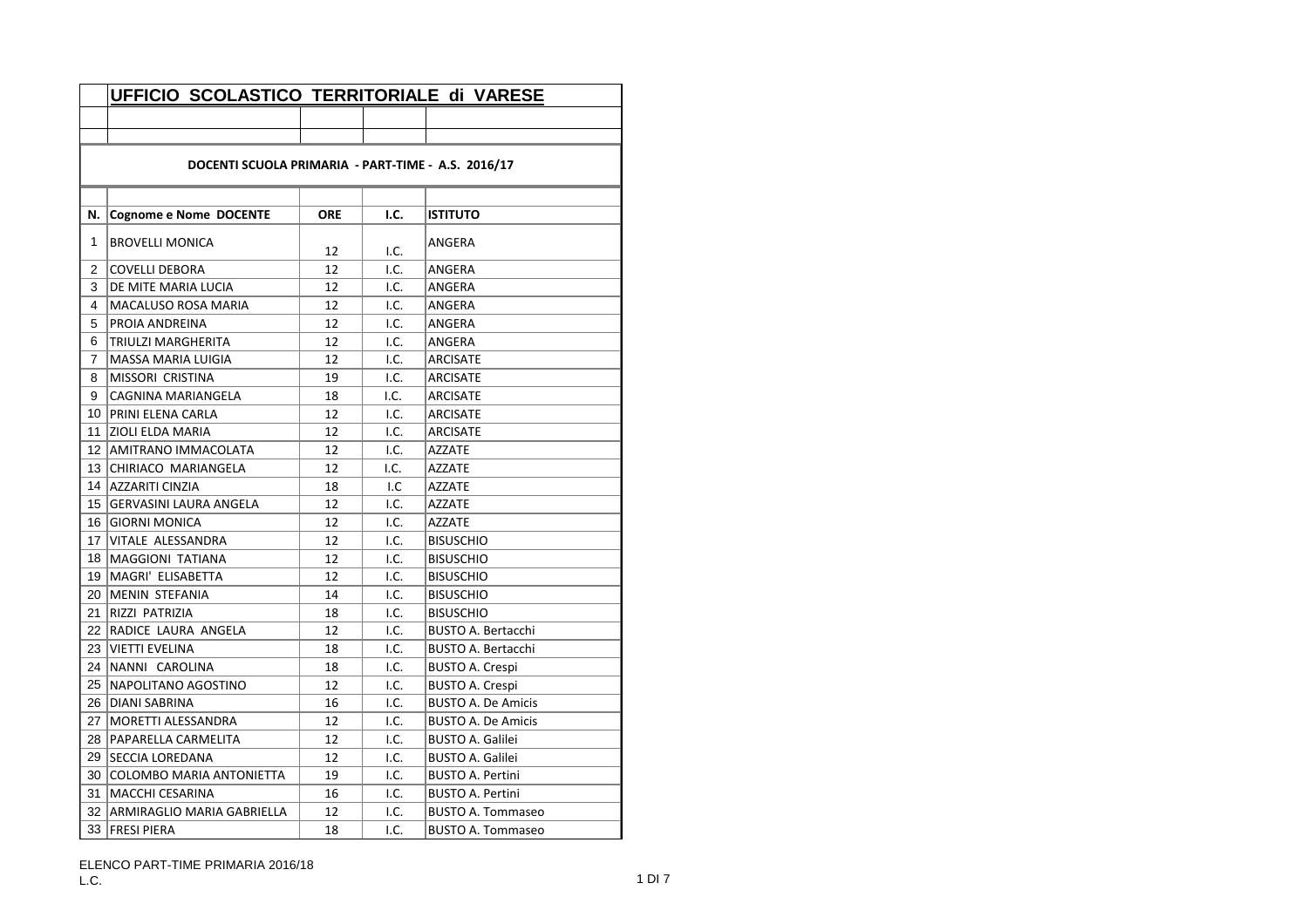|                 | UFFICIO SCOLASTICO TERRITORIALE di VARESE          |    |      |                          |  |  |
|-----------------|----------------------------------------------------|----|------|--------------------------|--|--|
|                 |                                                    |    |      |                          |  |  |
|                 |                                                    |    |      |                          |  |  |
|                 | DOCENTI SCUOLA PRIMARIA - PART-TIME - A.S. 2016/17 |    |      |                          |  |  |
| 34              | <b>COLFERAI GIORGIO</b>                            | 13 | I.C  | CANTELLO                 |  |  |
|                 | 35  SIRONI M. ELENA                                | 12 | I.C. | CANTELLO                 |  |  |
|                 | 36 BERETTA LAURA                                   | 15 | I.C. | CARDANO AL CAMPO         |  |  |
|                 | 37 CRESPI CRISTINA                                 | 12 | I.C. | CARDANO AL CAMPO         |  |  |
|                 | 38   DEL MONACO ANNAMARIA                          | 19 | I.C. | CARONNO P.LLA            |  |  |
|                 | 39 BONIARDI ESTER LUCIA                            | 19 | 1.C. | <b>CARONNO P.LLA</b>     |  |  |
| 40 l            | <b>BORRONI ANNA</b>                                | 19 | I.C. | CARONNO P.LLA            |  |  |
| 41              | MONTI DANIELA ANNA                                 | 19 | I.C. | CARONNO P.LLA            |  |  |
| 42              | <b>GAIAZZI GIUSEPPINA</b>                          | 18 | I.C. | <b>CASORATE SEMPIONE</b> |  |  |
|                 | 43 BERNARDO CRISTINA                               | 12 | I.C. | <b>CASORATE SEMPIONE</b> |  |  |
|                 | 44 SCAMPINI MANUELA                                | 12 | 1.C. | <b>CASORATE SEMPIONE</b> |  |  |
|                 | 45   DENTE SABRINA                                 | 12 | I.C. | CASSANO M. "Fermi"       |  |  |
|                 | 46   REGGIORI MATTEO                               | 16 | I.C. | CASSANO M." Fermi"       |  |  |
| 47 I            | PES ILENYA                                         | 12 | I.C. | CASSANO M. "Fermi"       |  |  |
|                 | 48   PIGNI SARAH                                   | 18 | I.C. | CASSANO M. "Fermi"       |  |  |
|                 | 49   SCARPA M. CRISTINA                            | 12 | I.C. | CASSANO M. "Dante"       |  |  |
| 50 <sub>1</sub> | PASCARELLA MARIA ANTONELLA                         | 18 | I.C. | CASTELLANZA              |  |  |
| 51              | <b>BIDO ROSELLA MARILENA</b>                       | 12 | I.C. | CASTRONNO                |  |  |
| 52              | BISTOLETTI MARIA AUSILIA                           | 12 | I.C. | CASTRONNO                |  |  |
|                 | 53   DELL'OLIO SILVIA                              | 12 | I.C. | CASTRONNO                |  |  |
|                 | 54   PEDERSINI DANIELA                             | 16 | I.C. | CASTRONNO                |  |  |
|                 | 55 COLNAGHI ANTONELLA                              | 19 | I.C. | CASTRONNO                |  |  |
| 56 I            | <b>MORONI DANIA</b>                                | 14 | I.C. | CASTRONNO                |  |  |
| 57 I            | CHIARITO CINZIA                                    | 16 | I.C. | CAVARIA                  |  |  |
|                 | 58   CHINETTI LILIANA                              | 16 | I.C. | CAVARIA                  |  |  |
| 59              | <b>CERIANI ROBERTA</b>                             | 12 | I.C. | <b>CISLAGO</b>           |  |  |
| 60              | <b>TOGNONI SONIA</b>                               | 15 | I.C. | <b>CISLAGO</b>           |  |  |
| 61              | CONSERVA FRANCESCA                                 | 15 | I.C. | <b>CISLAGO</b>           |  |  |
| 62 I            | <b>BRAY MONICA</b>                                 | 12 | I.C. | COMERIO                  |  |  |
|                 | 63 CARESI FEDERICA                                 | 12 | I.C. | COMERIO                  |  |  |
| 64 I            | <b>CHIODI IVANA</b>                                | 15 | I.C. | COMERIO                  |  |  |
| 65 I            | COCQUIO RAFFAELLA                                  | 16 | I.C. | COMERIO                  |  |  |
|                 | 66 SONVICO CLAUDIA MARIA                           | 17 | I.C. | <b>CUNARDO</b>           |  |  |
| 67              | <b>BALDASSARRA ROSA</b>                            | 16 | I.C. | <b>CUVEGLIO</b>          |  |  |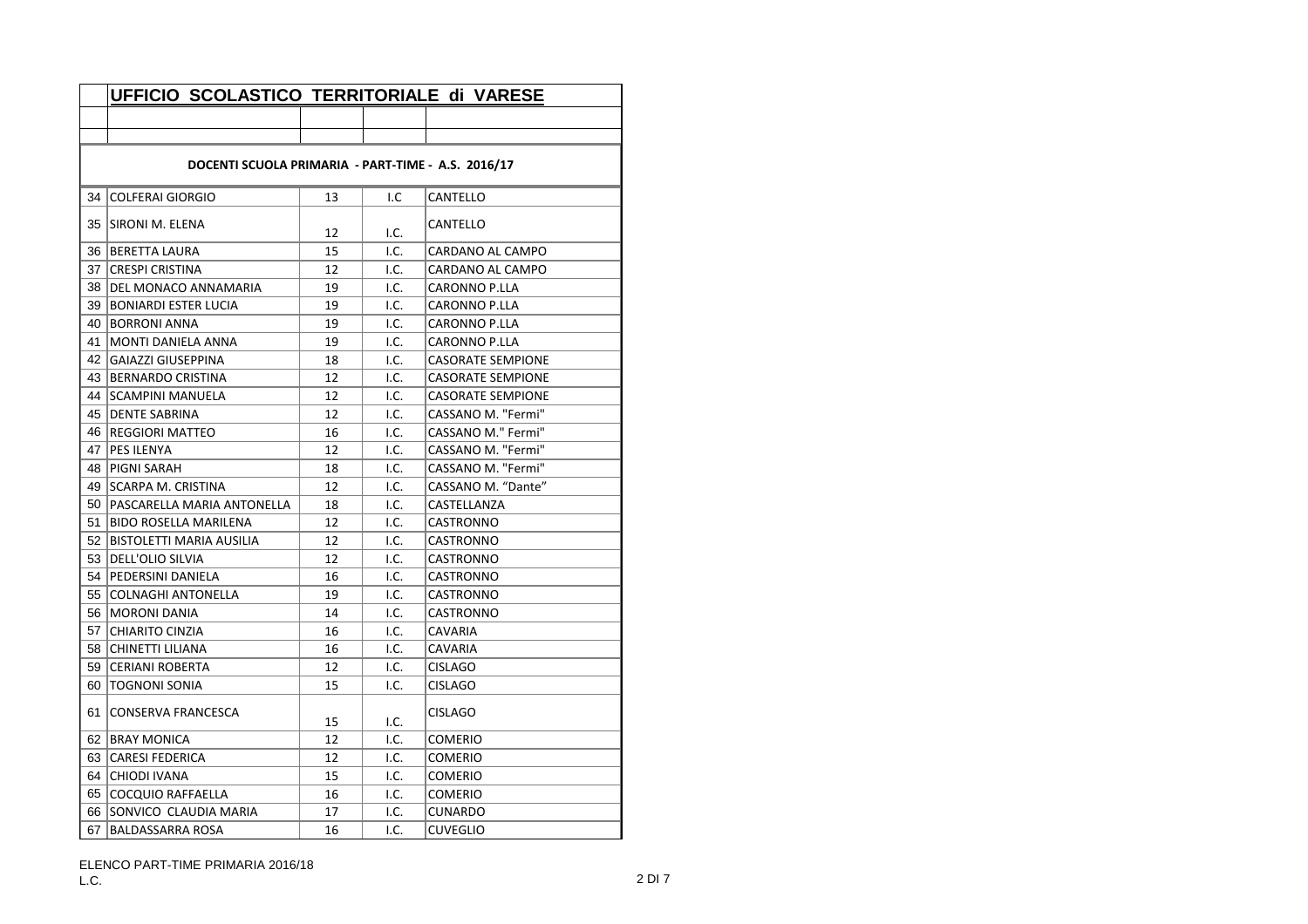|                                                    | UFFICIO SCOLASTICO TERRITORIALE di VARESE |    |      |                                |  |
|----------------------------------------------------|-------------------------------------------|----|------|--------------------------------|--|
|                                                    |                                           |    |      |                                |  |
|                                                    |                                           |    |      |                                |  |
| DOCENTI SCUOLA PRIMARIA - PART-TIME - A.S. 2016/17 |                                           |    |      |                                |  |
| 68                                                 | MARTINOLI SILVIA                          | 12 | I.C. | <b>CUVEGLIO</b>                |  |
| 69                                                 | <b>PORRO PIERA MARIA</b>                  | 18 | I.C. | <b>CUVEGLIO</b>                |  |
|                                                    | 70 GIROLDI MANUELA                        | 18 | I.C. | <b>CUVEGLIO TRASF</b>          |  |
| 71                                                 | NOSSA SILVIA CRISTINA                     | 12 | I.C. | <b>FAGNANO OLONA</b>           |  |
|                                                    | 72 CERUTTI NICOLETTA                      | 12 | I.C. | <b>FERNO</b>                   |  |
|                                                    | 73   MILANI EUGENIA                       | 12 | I.C. | <b>FERNO</b>                   |  |
|                                                    | 74   VIGNATI SARA                         | 12 | I.C. | GALLARATE 1 "Dante"            |  |
|                                                    | 75 GALLAZZI MARIA LUISA                   | 12 | I.C. | <b>GALLARATE 2 "Ponti"</b>     |  |
|                                                    | 76 ALFANO ELEONORA                        | 14 | I.C  | <b>GALLARATE 3 "De Amicis"</b> |  |
|                                                    | 77   BATTAGLIA GENZIANA                   | 12 | I.C. | <b>GALLARATE 3 "De Amicis"</b> |  |
| 78                                                 | D'ASCENZO ANNA RITA                       | 12 | I.C. | GALLARATE 3 "De Amicis"        |  |
| 79                                                 | AGOSTINI LINDA                            | 18 | I.C. | GALLARATE 4 "Cardano-Lega"     |  |
| 80                                                 | <b>DELLISANTI CARMELA</b>                 | 12 | I.C. | GALLARATE 4 "Cardano-Lega"     |  |
| 81                                                 | LAMPUGNANI GIULIA                         |    | I.C. | GALLARATE 4 "Cardano-Lega"     |  |
|                                                    | 82   FERRARIO ALESSANDRA                  | 20 | I.C. | CPIA GALLARATE EDA SARONNO     |  |
|                                                    | 83 CATAFFO VENUCCIA MATILDE               | 13 | I.C. | <b>GAVIRATE</b>                |  |
|                                                    | 84   MARTIGNONI MICHELA                   | 12 | I.C. | <b>GAVIRATE</b>                |  |
| 85                                                 | <b>PIERRI DANIELA</b>                     | 16 | I.C  | <b>GAVIRATE</b>                |  |
|                                                    | 86 ROMAN VALERIA                          | 15 | I.C. | GAZZADA                        |  |
|                                                    | 87   CAMPIOTTI ANTONELLA                  | 12 | I.C. | GAZZADA                        |  |
|                                                    | 88 FRATTINI ELENA PATRIZIA                | 12 | I.C. | GAZZADA                        |  |
|                                                    | 89 BARISON SILVIA                         | 12 | I.C. | <b>GEMONIO</b>                 |  |
| 90                                                 | <b>BECECCHI MAILA</b>                     | 18 | I.C. | <b>GEMONIO</b>                 |  |
| 91                                                 | DI STEFANO LOREDANA                       | 15 | I.C. | <b>GEMONIO</b>                 |  |
|                                                    | 92 FINI SANDRA                            | 12 | I.C  | GERMIGNAGA                     |  |
|                                                    | 93 GENNARO DOMENICA                       | 15 | I.C  | GERMIGNAGA                     |  |
| 94                                                 | <b>MARELLI ANNA MARIA</b>                 | 18 | I.C. | <b>GERMIGNAGA</b>              |  |
| 95                                                 | VELATI PAOLA ANGELA                       | 12 | I.C. | GERMIGNAGA                     |  |
|                                                    | 96   BARBIERI CATERINA                    | 15 | I.C. | <b>GERMIGNAGA</b>              |  |
|                                                    | 97   DEFENDI ELISABETTA                   | 12 | I.C. | <b>GORLA MINORE</b>            |  |
|                                                    | 98   LOMAZZI ANNALISA                     | 12 | I.C. | <b>GORLA MINORE</b>            |  |
|                                                    | 99 BOSSI MARIA                            | 16 | I.C. | <b>INDUNO OLONA</b>            |  |
|                                                    | 100 BOSSI ROSSELLA                        | 16 | I.C. | <b>INDUNO OLONA</b>            |  |
|                                                    | 101 ZANARDO NICOLETTA                     | 20 | I.C. | <b>INDUNO OLONA</b>            |  |
|                                                    | 102 BAU' ORIETTA CRISTIANA                | 20 | I.C. | <b>LONATE CEPPINO</b>          |  |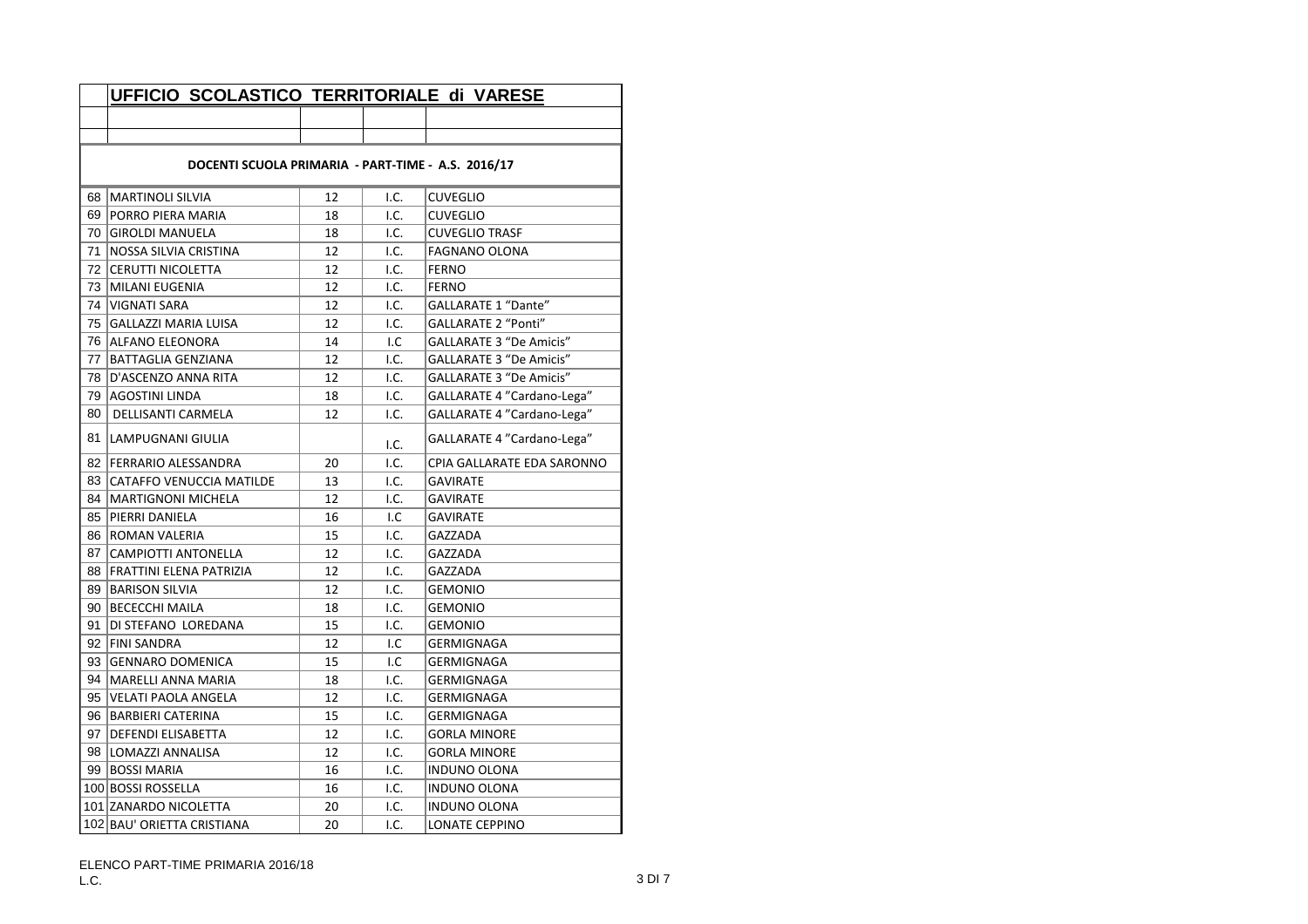| UFFICIO SCOLASTICO TERRITORIALE di VARESE          |    |      |                      |  |  |
|----------------------------------------------------|----|------|----------------------|--|--|
|                                                    |    |      |                      |  |  |
|                                                    |    |      |                      |  |  |
| DOCENTI SCUOLA PRIMARIA - PART-TIME - A.S. 2016/17 |    |      |                      |  |  |
| 103 FERRAZZI PIERANGELA                            | 18 | I.C. | LONATE CEPPINO       |  |  |
| 104 SAMBIASE ANTONELLA                             | 12 | I.C. | LONATE CEPPINO       |  |  |
| 105 GATTI RENATA MIRIAM                            | 12 | I.C. | LONATE CEPPINO       |  |  |
| 106 MARELLI FRANCESCA MARIA                        | 12 | I.C. | LONATE CEPPINO       |  |  |
| 107 PIAZZA PALMA                                   | 15 | I.C. | LUINO                |  |  |
| 108 BIASON CRISTINA                                | 12 | I.C. | LUINO                |  |  |
| 109 CADONI SILVIA                                  | 17 | I.C. | LUINO                |  |  |
| 110 COGLIANDRO MARIA GRAZIA                        | 17 | I.C. | LUINO                |  |  |
| 111 FUSCO SABRINA                                  | 13 | I.C. | LUINO                |  |  |
| 112 MONGODI MARIA                                  | 12 | I.C. | LUINO                |  |  |
| 113 PASSERA VITTORIA                               | 15 | I.C  | LUINO                |  |  |
| 114 VAGHI GLORIA                                   | 18 | I.C  | LUINO                |  |  |
| 115 FIORILLI SAMANTA                               | 18 | I.C. | <b>MALNATE</b>       |  |  |
| 116 PAZZI LAURA ANTONELLA                          | 15 | I.C. | <b>MARCHIROLO</b>    |  |  |
| 117 CAMPANA SIMONA                                 | 12 | I.C. | MESENZANA            |  |  |
| 118 BRAMBILLA ALESSIA                              | 15 | I.C  | MESENZANA            |  |  |
| 119 BERTUNA ANGELA                                 | 18 | I.C. | <b>MORNAGO</b>       |  |  |
| 120 CONTI EMILIA IOLANDA                           | 12 | I.C. | <b>MORNAGO</b>       |  |  |
| 121 DAVERIO TERESITA                               | 12 | I.C. | <b>MORNAGO</b>       |  |  |
| 122 LO PRETE DIANA                                 | 12 | I.C. | MORNAGO              |  |  |
| 123 MACCHI DANIELA                                 | 12 | I.C. | MORNAGO              |  |  |
| 124 RAGUSA ANNAMARIA                               | 12 | I.C. | <b>MORNAGO</b>       |  |  |
| 125 MILANI CINZIA                                  | 12 | I.C. | <b>MORNAGO</b>       |  |  |
| 126 AZIMONTI SIMONA STEFANIA                       | 12 | I.C. | <b>OLGIATE OLONA</b> |  |  |
| 127 CINGALLEGRA MARIA GRAZIA                       | 18 | I.C. | OLGIATE OLONA        |  |  |
| 128 MINORINI MARIA GRAZIA                          | 18 | I.C. | OLGIATE OLONA        |  |  |
| 129 MAIELLA CRISTINA                               | 18 | I.C. | SAMARATE             |  |  |
| 130 MILANI ANTONELLA                               | 18 | I.C. | SAMARATE             |  |  |
| 131 SAVI MIRIAM                                    | 18 | I.C. | SAMARATE             |  |  |
| 132 TURRINI ROSELLA                                | 12 | I.C. | SAMARATE             |  |  |
| 133 COLMEGNA MARISA                                | 17 | I.C. | SARONNO "Da Vinci"   |  |  |
| 134 GALLI MARIA LAURA                              | 18 | I.C. | SARONNO "Da Vinci"   |  |  |
| 135   MANTEGAZZA CHIARA                            | 13 | I.C. | SARONNO "Da Vinci"   |  |  |
| 136 MORSTABILINI MAURA                             | 18 | I.C. | SARONNO "Da Vinci"   |  |  |
| 137 NOBILE ALESSIA MARIA                           | 13 | I.C. | SARONNO "Da Vinci"   |  |  |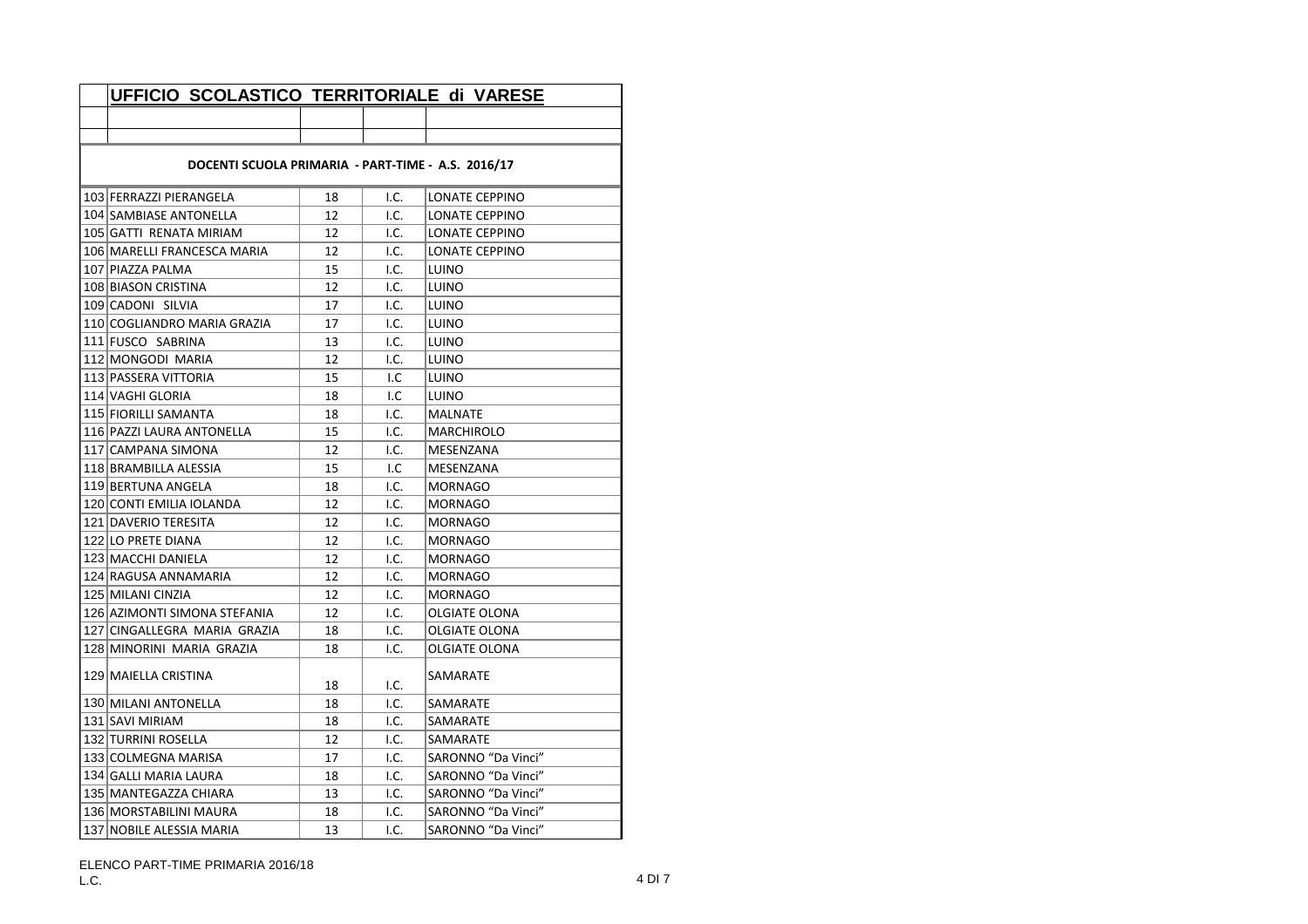| UFFICIO SCOLASTICO TERRITORIALE di VARESE          |    |      |                        |  |  |
|----------------------------------------------------|----|------|------------------------|--|--|
|                                                    |    |      |                        |  |  |
|                                                    |    |      |                        |  |  |
| DOCENTI SCUOLA PRIMARIA - PART-TIME - A.S. 2016/17 |    |      |                        |  |  |
| 138 RIGAMONTI ELENA                                | 18 | I.C. | SARONNO "Da Vinci"     |  |  |
| 139 ROSATI STEFANIA                                | 12 | I.C. | SARONNO "Da Vinci"     |  |  |
| 140 TORELLO ERIKA DARIA                            | 20 | I.C  | SARONNO "Da Vinci"     |  |  |
| 141 CAVICCHINI MADDALENA                           | 16 | I.C. | SARONNO "Militi"       |  |  |
| 142 D'ANTONA CLAUDIA                               | 18 | I.C. | SARONNO "Militi"       |  |  |
| 143 SANNINO VELIA                                  | 12 | I.C. | <b>SESTO CALENDE</b>   |  |  |
| 144 VENTURA ROSARIA                                | 12 | I.C. | TRAVEDONA              |  |  |
| 145 AMATO LAURA                                    | 12 | I.C. | SOLBIATE ARNO          |  |  |
| 146 MARZORATI MARIA CRISTINA                       | 16 | I.C. | SOLBIATE ARNO          |  |  |
| 147 MOZZONI MARIA ANNA                             | 18 | I.C. | SOLBIATE ARNO          |  |  |
| 148 PONTONIO CATERINA                              | 18 | I.C. | SOLBIATE ARNO          |  |  |
| 149 BRUNI MIRIAM                                   | 18 | I.C. | SOMMA LOMBARDO         |  |  |
| 150 GRECO SABRINA                                  | 18 | I.C. | SOMMA LOMBARDO         |  |  |
| 151 SPATARO M. STELLA                              | 15 | I.C. | SOMMA LOMBARDO         |  |  |
| 152 RAVASINI DANIELA                               | 12 | I.C. | <b>TRADATE</b>         |  |  |
| 153 TAGLIORETTI SILVIA                             | 12 | I.C. | TRADATE                |  |  |
| 154 FABBRO RAFFAELLA                               | 15 | I.C  | TRADATE - CEPPINE      |  |  |
| 155 FRANCIOLI CLARA                                | 12 | I.C. | TRAVEDONA              |  |  |
| 156 MAIOLI LUIGIA                                  | 12 | I.C. | TRAVEDONA              |  |  |
| 157 PELUCCHI SILVIA                                | 12 | I.C. | TRAVEDONA              |  |  |
| 158 RUFFONI DANIELA                                | 18 | I.C. | TRAVEDONA              |  |  |
| 159 MANDUZIO ALESSANDRO                            | 17 | I.C. | <b>CPIA GALLARATE</b>  |  |  |
| 160 TRAVISANO SIMONA                               | 17 | I.C. | VARESE 1 "Don Rimoldi" |  |  |
| 161 BILLIO GIOVANNA                                | 12 | I.C. | VARESE 1 "Don Rimoldi" |  |  |
| 162 FIORILLI CRISTINA                              | 12 | I.C  | VARESE 2 "Pellico"     |  |  |
| 163 PAULETTO SARA                                  | 12 | I.C. | VARESE 2 "Pellico"     |  |  |
| 164 PERRINO NUNZIA                                 | 19 | I.C. | VARESE 2 "Pellico"     |  |  |
| 165 SISALLI FLORA                                  | 12 | I.C. | VARESE 2 "Pellico"     |  |  |
| 166 TERRUZZI ANNALISA                              | 18 | I.C. | VARESE 2 "Pellico"     |  |  |
| 167 VALENTI CANDIDA                                | 12 | I.C. | VARESE 2 "Pellico"     |  |  |
| 168 SAPORITO ANNA                                  | 18 | I.C. | VARESE 3 "Vidoletti"   |  |  |
| 169 BOTTI MARIA                                    | 12 | I.C. | VARESE 3 "Vidoletti"   |  |  |
| 170 MANZARI ROSANNA                                | 16 | I.C. | VARESE 3 "Vidoletti"   |  |  |
| 171 CARETTI ANTONELLA                              | 18 | I.C. | VARESE 4 "A. Frank"    |  |  |
| 172 CHILLEMI MARIA TERESA                          | 12 | I.C. | VARESE 4 "A. Frank"    |  |  |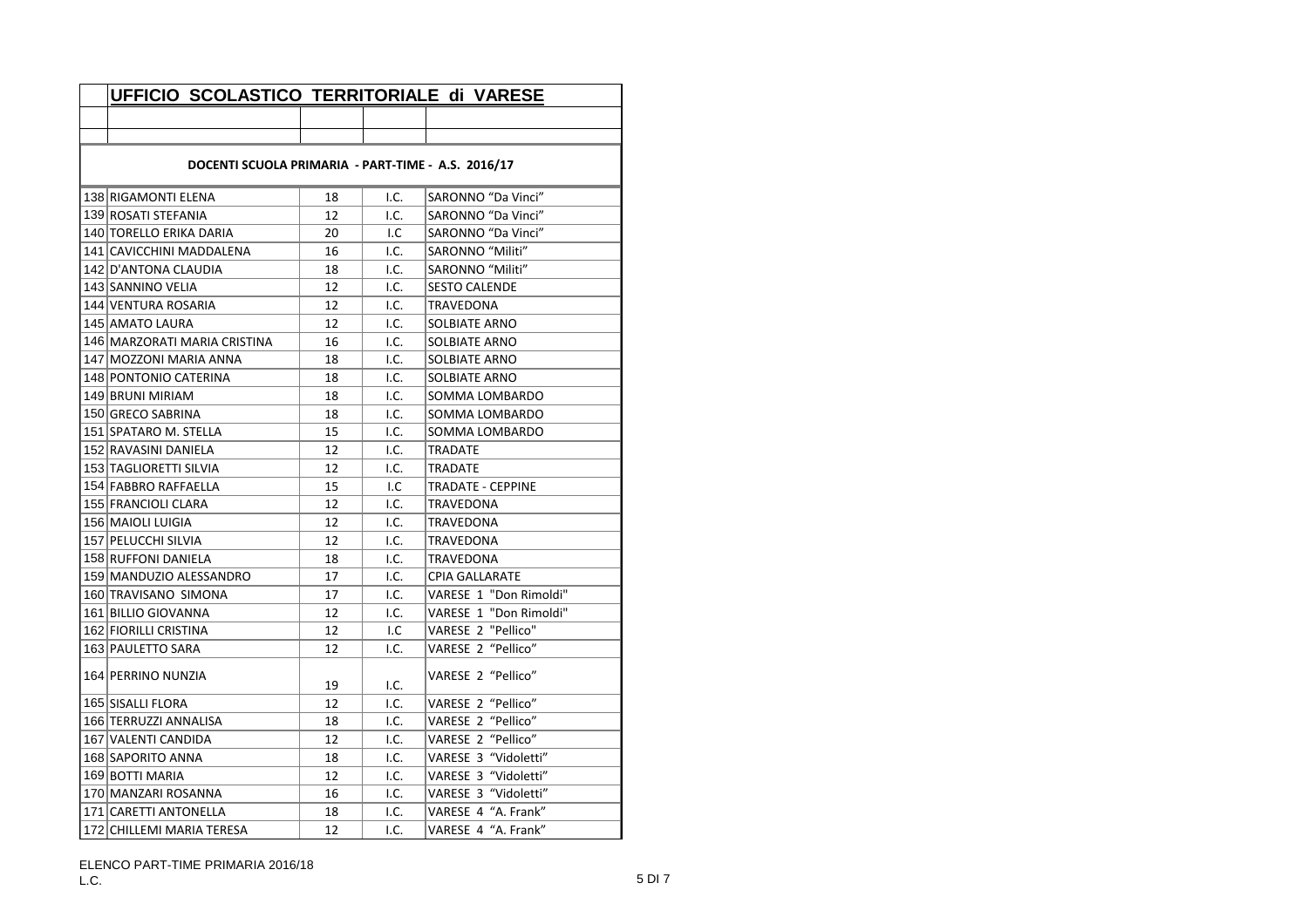|              | UFFICIO SCOLASTICO TERRITORIALE di VARESE          |    |      |                         |  |  |  |
|--------------|----------------------------------------------------|----|------|-------------------------|--|--|--|
|              |                                                    |    |      |                         |  |  |  |
|              |                                                    |    |      |                         |  |  |  |
|              | DOCENTI SCUOLA PRIMARIA - PART-TIME - A.S. 2016/17 |    |      |                         |  |  |  |
|              | 173 TALAMO EMANUELA                                | 12 | 1.C. | VARESE 4 "A. Frank"     |  |  |  |
|              | 174 VACANTI CARMELA                                | 12 | I.C. | VARESE 4 "A. Frank"     |  |  |  |
|              | 175   MENZAGHI MONICA                              | 15 | I.C. | VARESE 5 "Dante"        |  |  |  |
|              | 176 BETTINELLI ELEONORA                            | 12 | I.C. | VARESE 5 "Dante"        |  |  |  |
|              | 177 CRISAFULLI GRAZIELLA ANTONIA                   | 12 | I.C. | VARESE 5 "Dante"        |  |  |  |
|              | 178 DI MAGGIO ROSA LUCIA                           | 12 | 1.C. | VARESE 5 "Dante"        |  |  |  |
|              | 179 PAGANELLI ELISABETTA                           | 12 | I.C. | VARESE 5 "Dante"        |  |  |  |
|              | 180 COLOMBO NATALIA                                | 17 | I.C. | VARESE 5 "Dante"        |  |  |  |
|              | 181 GREGORINI ROBERTA                              | 15 | I.C. | VARESE 5 "Dante"        |  |  |  |
|              | 182 SPINELLI ALESSANDRA                            | 15 | I.C. | VARESE 5 "Dante"        |  |  |  |
|              | 183 COMINI SIMONA                                  | 12 | I.C. | VEDANO OL.              |  |  |  |
|              | 184 CANZIANI CARLA                                 | 15 | I.C  | VENEGONO SUP.           |  |  |  |
|              | 185 DE BORTOLI PAOLA                               | 18 | I.C. | VENEGONO SUP.           |  |  |  |
|              | 186 BOLLATI VANESSA                                | 14 | I.C. | VENEGONO SUP.           |  |  |  |
|              | 187 BARZIZZA CRISTINA ELDA                         | 12 | I.C. | <b>VERGIATE</b>         |  |  |  |
|              | 188 CUCCHIARA ELENA                                | 12 | I.C. | VERGIATE                |  |  |  |
|              | 189 LUPICA CORDAZZARO MARIA                        | 15 | I.C. | VERGIATE                |  |  |  |
|              | 190 MONTI ROSELLA                                  | 12 | I.C. | <b>VERGIATE</b>         |  |  |  |
|              | 191 RIENZI FRANCESCO                               | 12 | 1.C. | <b>VERGIATE</b>         |  |  |  |
|              | 192 TERZAGHI LUCIA                                 | 12 | 1.C. | <b>VERGIATE</b>         |  |  |  |
|              | 193 ADDAZIO LUCIA                                  | 16 | I.C. | VIGGIU'                 |  |  |  |
|              | 194 CASSANI DONATA                                 | 16 | I.C. | VIGGIU'                 |  |  |  |
| 1            | NICO' BARBARA                                      | 12 | I.C. | ANGERA                  |  |  |  |
| 2            | <b>FURIGO GRAZIA</b>                               | 12 | I.C. | <b>ARCISATE</b>         |  |  |  |
| 3            | <b>MACCHI LUANA</b>                                | 17 | I.C  | <b>INDUNO OL.</b>       |  |  |  |
| $\mathbf{1}$ | <b>GIULIANI MARTA</b>                              | 12 | 1.C. | <b>BESOZZO</b>          |  |  |  |
| 2            | <b>NESTA NICOLETTA</b>                             | 13 | 1.C. | <b>BESOZZO</b>          |  |  |  |
| 3            | <b>METTA GIUDITTA</b>                              | 18 | I.C. | <b>BUSTO "Tommaseo"</b> |  |  |  |
| 4            | MONACO DONATELLA                                   | 12 | I.C. | BUSTO A. "Bossi"        |  |  |  |
| 5            | <b>SELMO ANTONELLA</b>                             | 12 | I.C. | CASTELLANZA             |  |  |  |
| 6            | ALBRIZIO CINZIA                                    | 16 | I.C. | CASTRONNO               |  |  |  |
| 7            | CONFALONIERI CINZIA                                | 15 | I.C. | <b>CISLAGO</b>          |  |  |  |
| 8            | DE VITTORI PATRIZIA                                | 12 | I.C. | <b>CUNARDO</b>          |  |  |  |